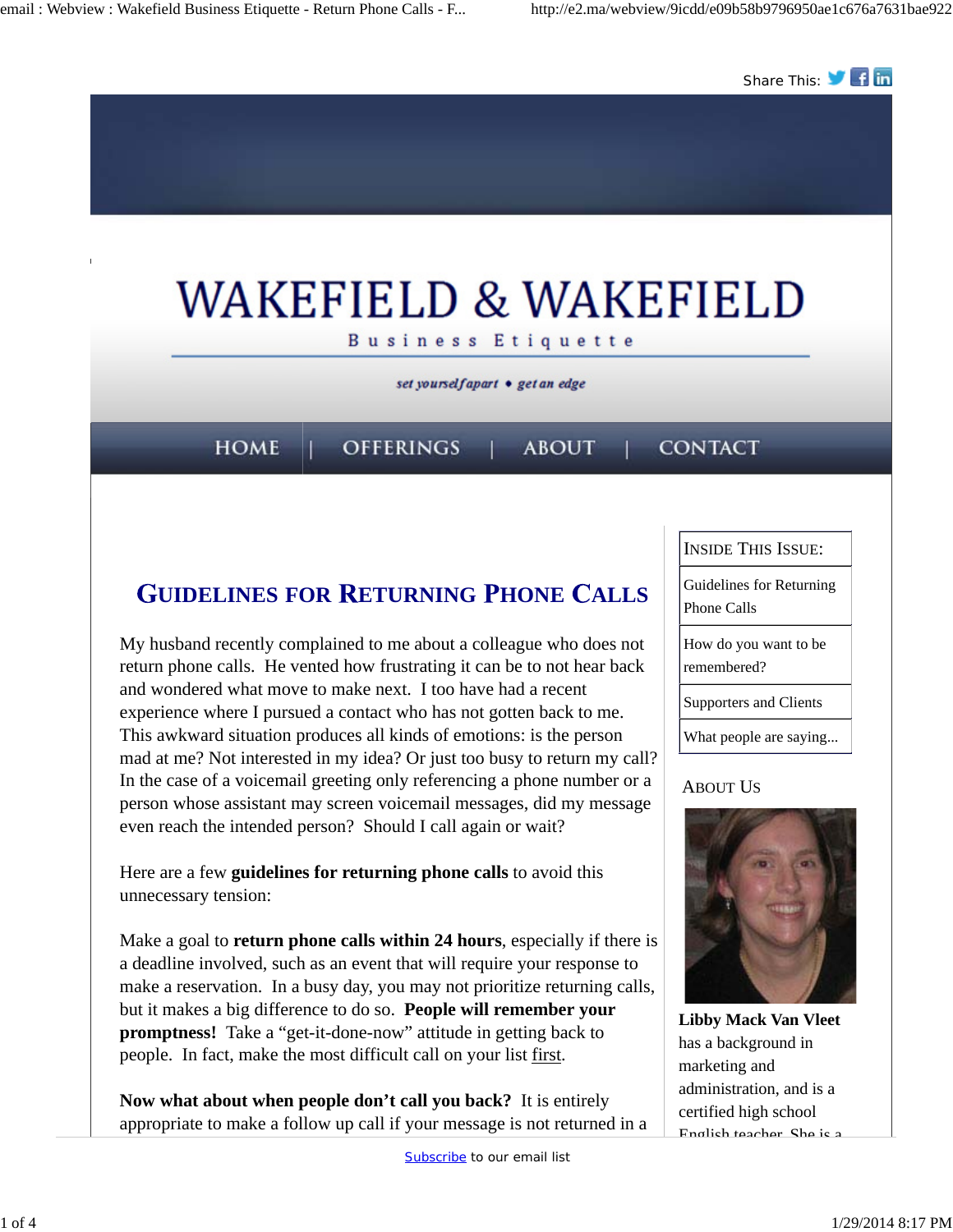timely fashion. At this point you have referenced that you've had a hard time connecting; hopefully the other person will accept the responsibility to return the call.

However, if it is crucial that you get in touch, it is **time to get clever.** Is this elusive person easier to contact via email or letter? Is there an assistant or colleague that you could contact to help you connect?

**Make others feel important by returning calls in a timely manner.**  Set yourself apart as a responsive and accountable person who makes an effort to communicate effectively.

### **YOUR Business Etiquette Topics:**

**Submit your thoughts and questions to libby@wakefieldetiquette.com. Libby will address your ideas in upcoming issues of our newsletter.**

# **OW DO YOU WANT TO BE REMEMBERED**

Libby Van Vleet and her father Wake Mack promote business etiquette. It is a smart and easy way to retain clients. Increase business earnings and sales. It is time to take your employees to the next level.



When you retain the services of Wakefield & Wakefield, be prepared for success as your staff members maximize their potential and exceed expectations.

Set yourself apart to get an edge. People will remember!

*For further information about Wakefield & Wakefield, contact Libby at 503-893-9253 or libby@wakefieldetiquette.com.*

## **UPPORTERS AND LIENTS**

#### *Thanks to all of our fabulous clients and supporters.*

- Arlington Club Speakers Corner Arlington Club
- CB Richard Ellis, Inc. Mike Wells, Managing Director
- Isler Northwest LLC Tania Gitch, C.P.A.



**Wake Mack** is a former lawyer, local businessman and financial services development officer. He graduated from Notre Dame, Willamette College of Law, and served in the U.S. Marines Corps.

www.wakefieldetiquette.com 503-893-9253

#### WISE WORDS

"Do not wear your courtesy like a watch, to be taken out now and then when you want to impress people. Be courteous always, wherever you go, with whomever you happen to be."

*– Sister Mary Mercedes*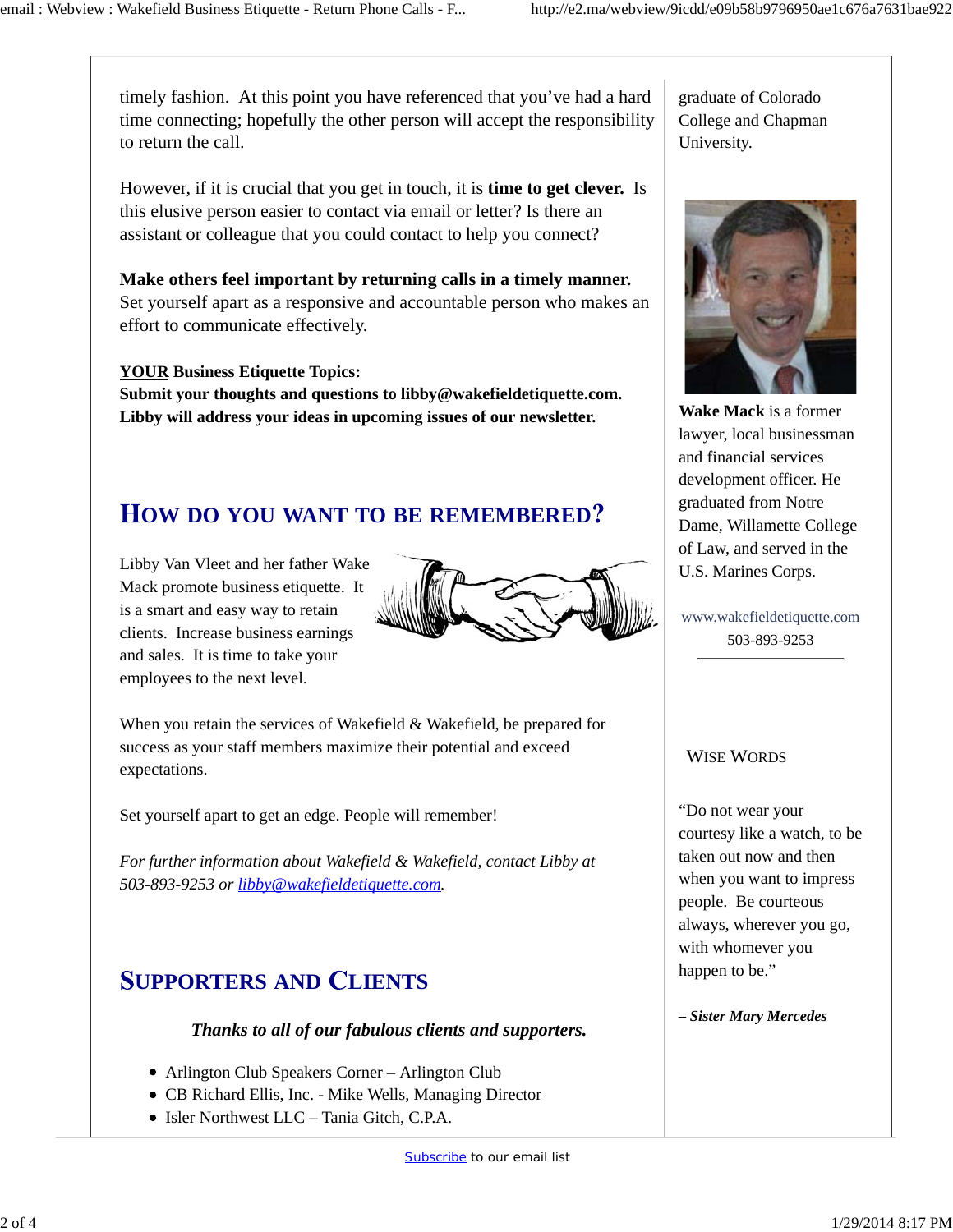- National Charity League, Inc. Sarah Allen, Portland Chapter
- Perkins Coie LLP Stephen English, Partner Litigation
- Washington Trust Bank Linda Williams, President, Oregon Region

### **HAT PEOPLE ARE SAYING**

"Excellent, practical guidance to avoid embarrassing social mistakes and to maximize the business opportunities created by social interactions." *Stephen English, Partner - Litigation, Perkins Coie LLP*

"Thank you, Wake -- You and Libby were a breath of fresh air for us. Thank you for taking your time to share such timeless information with us." *John Chambers, C.P.A., Isler Northwest LLC*

"Thank you. All of us have more than a few important take-aways – and it was fun too."

*Linda Williams, President, Washington Trust Bank, Oregon Region*

"Thank you for your wonderful presentation today. My colleagues and I enjoyed it immensely and are sure we will put it to good use." *Ray Jordan, President, Ray Jordan, PC*

"There has been a lot of 'buzz' about [your presentation]. People are really interested in the subject, love the positive ways that you present it, and want more."

*Amy Fields*



5331 S.W. Macadam Avenue, Suite 258-432, Portland, OR 97239 503-893-9253 libby@wakefieldetiquette.com www.wakefieldetiquette.com

Subscribe to our email list